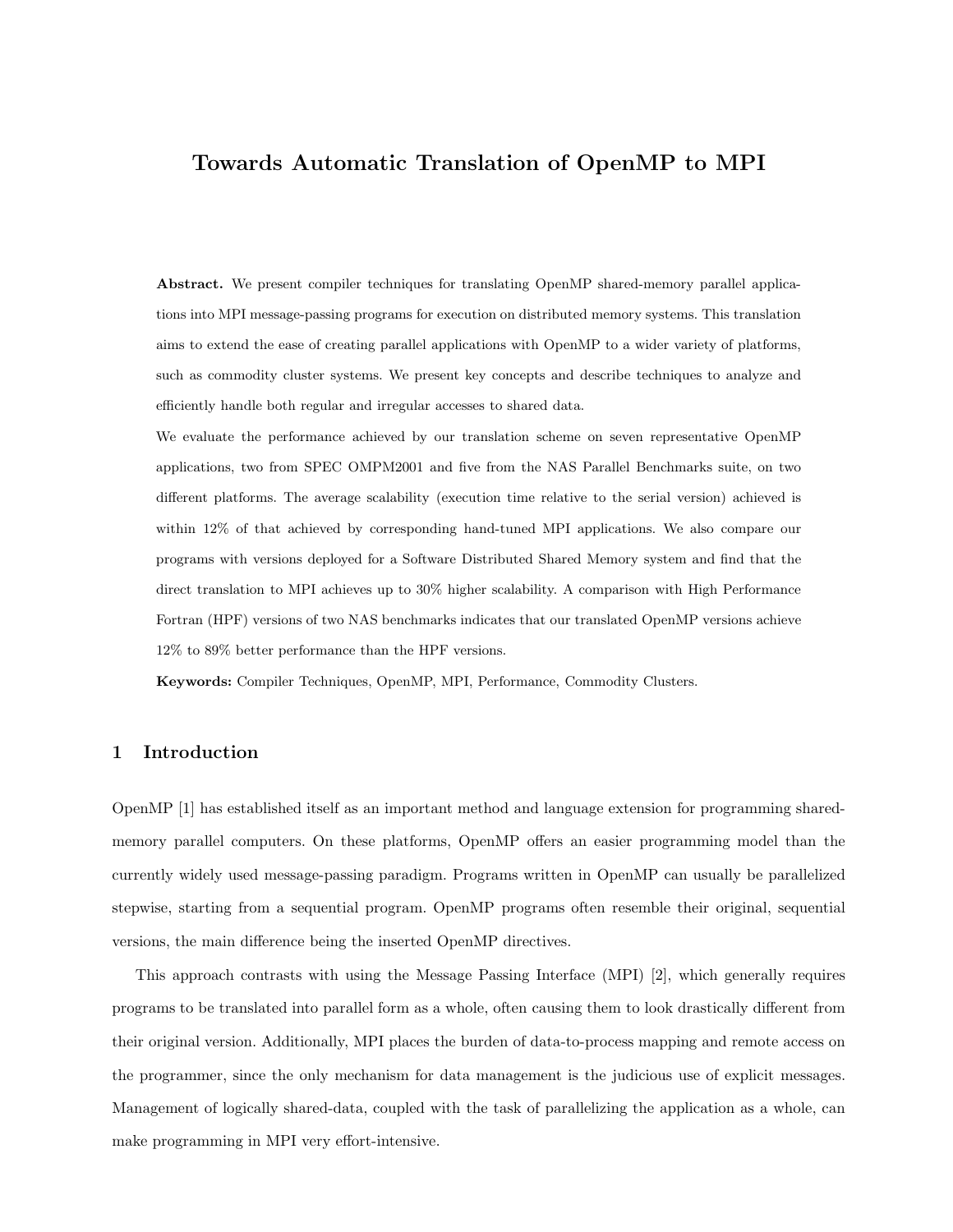While OpenMP has clear advantages in terms of ease of programming on shared-memory platforms, message-passing is today still the predominant programming paradigm available for distributed-memory computers, including clusters and most of the highly-parallel systems. In this paper, we explore the suitability of OpenMP for distributed systems as well. Our approach is to automatically translate standard OpenMP programs directly to MPI programs. To this end, we have investigated compiler techniques for the translation of OpenMP programs to MPI.

To achieve good performance, our translation scheme includes efficient management of shared data as well as advanced handling of irregular accesses. These issues were also considered by related approaches to compile shared-address-space languages onto distributed memory machines. Compiler techniques for High Performance Fortran (HPF) [3] and those for shared-memory programming on clusters using Software Distributed Shared Memory (DSM) Systems are important representatives. A key difference that distinguishes our approach from these others is the concept of partial replication. In HPF-like approaches, the focus was on the availability of data distribution directives. Data partitioning, computation partitioning, and message insertion was derived from these directives. Most often, data had a single owner and computation was performed on the owning node (a.k.a owner-computes rule). Software DSM systems, such as TreadMarks [4], take a contrasting approach. They not only replicate all shared program data but also allocate management data structures (such as shadow copies of shared data) on all processors. In our scheme, shared data is allocated on all nodes. However, no shadow copies or management structures need to be allocated. Furthermore we envision that for future work, arrays with fully-regular accesses will be distributed between nodes by the compiler. Therefore, we refer to our scheme as partial-replication. Data replication comes at the cost of limiting the data scalability of programs – that is, programs will not be able to handle *n*-times larger data sets on *n* processors. While this is a limitation of our scheme, by partially replicating data, our method simplifies data management and communication to the point where our techniques outperform HPF programs substantially. At the same time, our system is able to run the large data sets of our benchmarks, which was not possible on software DSMs due to their extensive replication. We have studied a number of OpenMP programs and identified baseline techniques for such a translation as well as optimizations that can improve performance significantly. This paper makes the following contributions:

- We present compiler techniques for translating OpenMP programs to MPI under the partial replication model, including
	- the discussion of OpenMP semantics under the new model.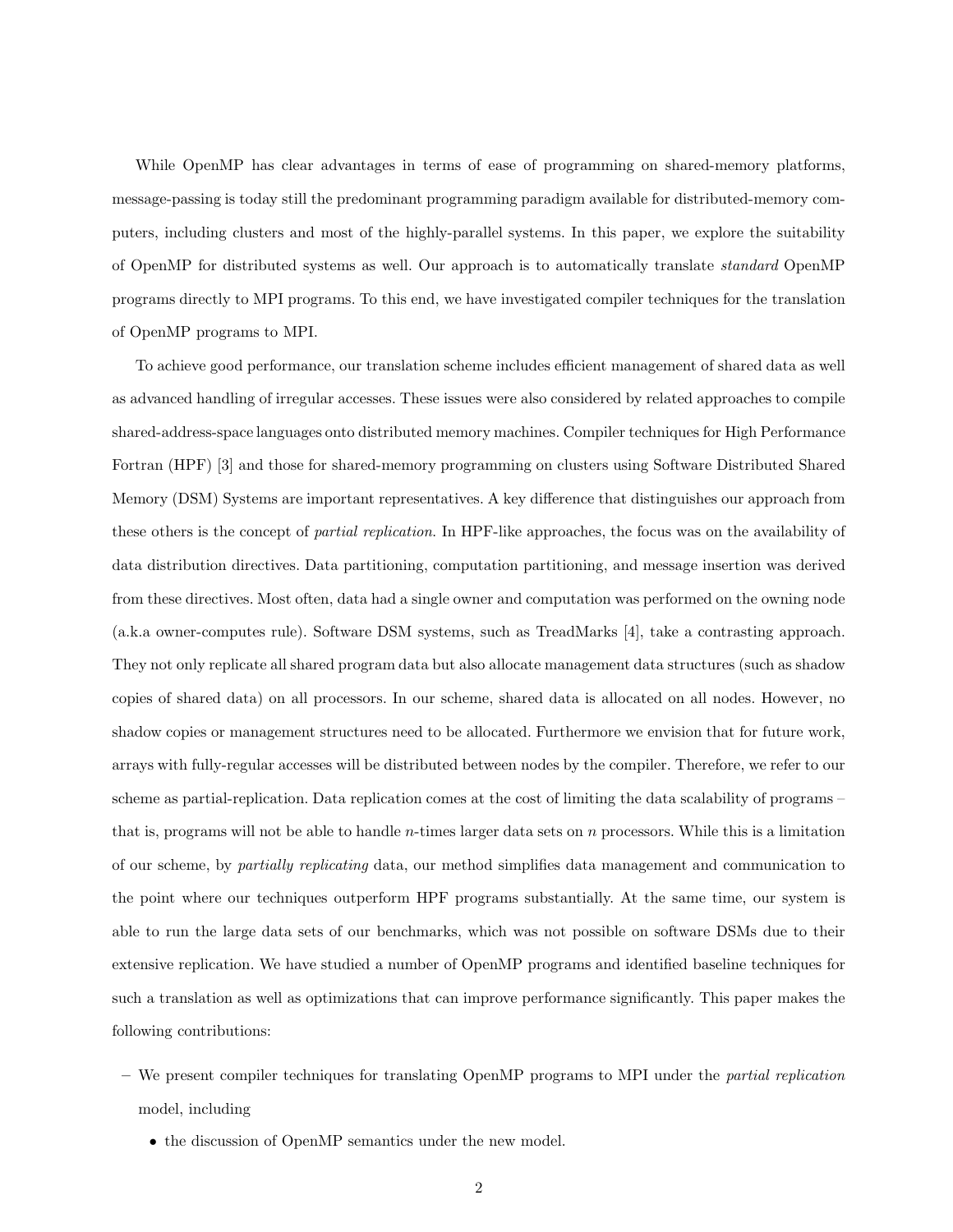- an algorithm for computing message sets,
- techniques for statically handling irregular accesses, and
- optimizations based on collective communication.
- We evaluate seven representative OpenMP programs from the NAS and SPEC OMP benchmarks on two platforms. We compare the performance of our new translation scheme with corresponding handtuned MPI program versions and with programs optimized for SDSM platforms. We also compare the performance of available HPF program versions and add qualitative comparisons with related paradigms (such as UPC  $[5]$ ).

The rest of the paper is organized as follows. Section 2 presents the OpenMP to MPI baseline translation and discusses OpenMP semantics and message set computation under the partial replication model. It also presents basic optimizations. Section 3 presents techniques for handling irregular accesses at compile-time. Section 4 presents a set of compiler optimizations that significantly improve the performance of the translated applications. Section 5 presents an evaluation of the performance achieved by a set of representative OpenMP applications translated using these techniques on two different platforms. Section 6 places this paper in the context of related work. Section 7 concludes the paper.

## 2 OpenMP to MPI Baseline Translation

The objective of the baseline translation scheme is to perform a source-to-source translation of a sharedmemory OpenMP program to an MPI program. This is accomplished by two categories of transformations – (1) transformations that interpret the OpenMP directives and (2) transformations that identify and satisfy producer-consumer relationships for shared data. We have implemented these compiler transformations using the Cetus compiler infrastructure [6].

#### 2.1 Interpretation of OpenMP Semantics Under Partial Replication

OpenMP directives fall into three categories -

(1) directives that specify work-sharing (omp parallel for, omp parallel sections) - the compiler interprets these to partition work between processes,

(2) directives that specify data properties (omp shared, omp private etc.) - these are used for constructing the set of shared variables in the program. By default, data is shared as per the OpenMP standard.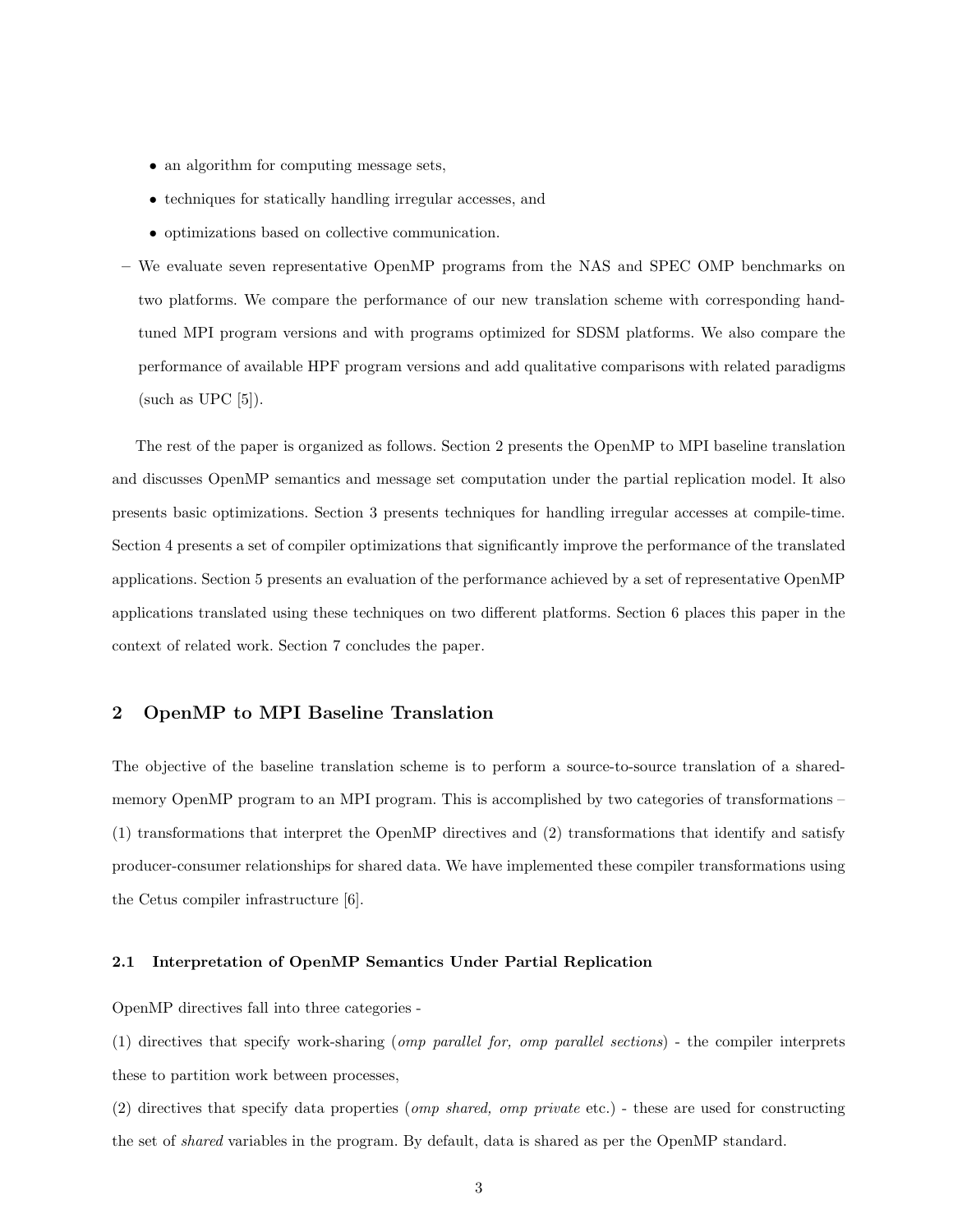(3) synchronization directives (*omp barrier, omp critical, omp flush* etc.) - the compiler incorporates these into the control flow graph.

The execution model under partial replication is SPMD [7] with the following characteristics:

- $-$  All participating processes redundantly execute serial regions and parallel regions demarcated by  $omp$ master and *omp single* directives. Iterations of OpenMP parallel for loops are partitioned between processes using block-scheduling.
- Shared data, is allocated on all processes. There is no concept of an owner for any shared data item. There are only producers and consumers of shared data.
- At the end of parallel constructs, each participating process communicates the shared data it has produced that other processes may use in the future.

The method of producers forwarding data to all potential consumers ensures that processes always make local accesses when they read shared data. This method may result in redundant communication where accesses are not completely analyzable. Section 5 will show that our techniques perform well for several representative applications. Furthermore, we present a technique for refining irregular accesses in Section 3.

An exception to redundant execution of the serial regions is file I/O. Reading from files is redundantly done by all processes (we assume a file-system visible to all processes). Writing to file is done by only one process (the process with the smallest MPI rank).

Our compiler converts OpenMP section constructs to OpenMP loops using a switch-case construct so that each iteration executes a different OpenMP section. Henceforth, the term "work-sharing construct" will only refer to OpenMP loops. OpenMP has four scheduling strategies that may be specified for parallel loops - static, dynamic, guided and runtime. Currently, we support only static scheduling. Additionally, at this step, if the OpenMP loop contains a reduction clause, then the compiler replaces operations on the reduction variable with operations on a temporary variable and inserts an *MPI\_Allreduce* function call to reduce the value of the temporaries into the reduction variable.

In the first translation step, the compiler thus converts the OpenMP application to an SPMD form, interprets the OpenMP directives and performs the requisite partitioning. After work partitioning, the compiler constructs the set of shared data used in the program, using an algorithm described in previous work [8]. Additionally, at this stage, the compiler also does computation repartitioning. Computation repartitioning, discussed previously in the context of deploying OpenMP on Software DSM systems [8], is also important in translating OpenMP applications to MPI. It transforms patterns where the OpenMP application has loops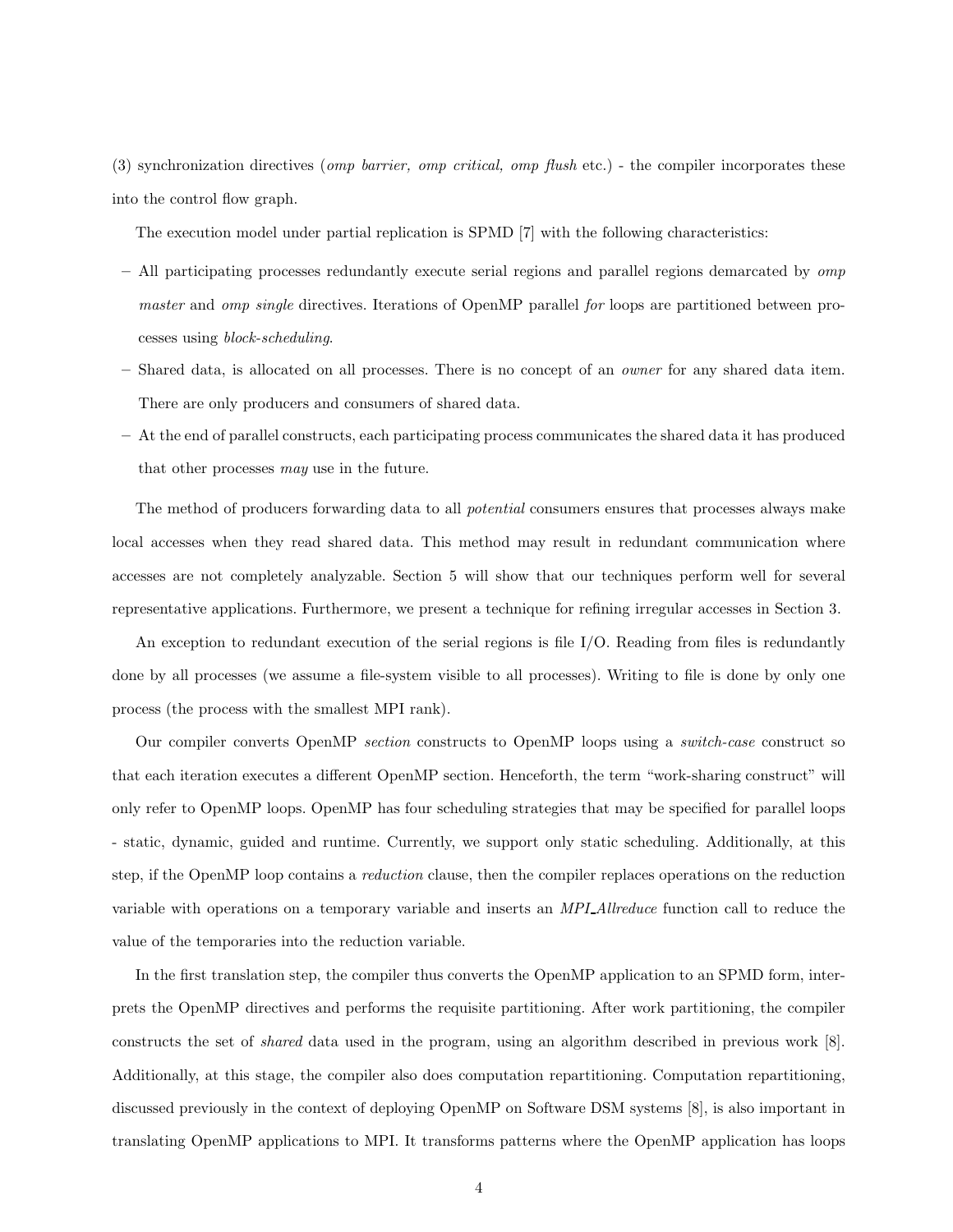

Fig. 1. Creation of the Producer-Consumer Flow Graph: Loop entry vertices v1 and v2 are annotated with Regular Section Descriptors summarizing accesses to shared array A. Edge e1 is added since the flush directive asserts that writes to mydo by one thread in loop  $L2$  will be visible to reads of mydo by other threads in loop  $L1$ . The nowait clause in loop  $L1$  implies that writes to  $A$  by one thread in loop  $L1$  are not guaranteed to be visible to other threads in loop  $L2$ . Therefore, edge  $e2$  is deleted and edges  $e3$  and  $e4$  are added to break the path from the producer descriptor in vertex  $v1$  to the consumer descriptor in vertex  $v2$ .

partitioned in such a way that multi-dimensional arrays are accessed along different subscripts in different loops. Computation repartitioning then maintains data affinity by changing the level at which parallelism is specified and partitions work using the parallelism of the inner loops.

#### 2.2 Generation of MPI Messages using Array Dataflow

In the second step, the compiler inserts MPI calls to communicate data from producers to potential future consumers. To resolve producer-consumer relationships, the compiler has to perform precise array-dataflow analysis. Several schemes such as Linearized Memory Access Descriptors [9] and Regular Section Descriptors [10] have been proposed to characterize array accesses. Our compiler constructs bounded regular section descriptors [11] to characterize accesses to shared arrays. The compiler constructs a control flow graph (with each vertex corresponding to a program statement) and records the Regular Section Descriptors (RSDs) by annotating the vertices of the control flow graph. The starting points of OpenMP work-sharing constructs are also recorded by annotating the loop entry vertices. For each shared array accessed within a loop, the loop entry vertex is annotated with an RSD summarizing accesses within the loop. For accesses to shared-arrays outside loops, the corresponding program statement vertex is annotated with an RSD describing the access.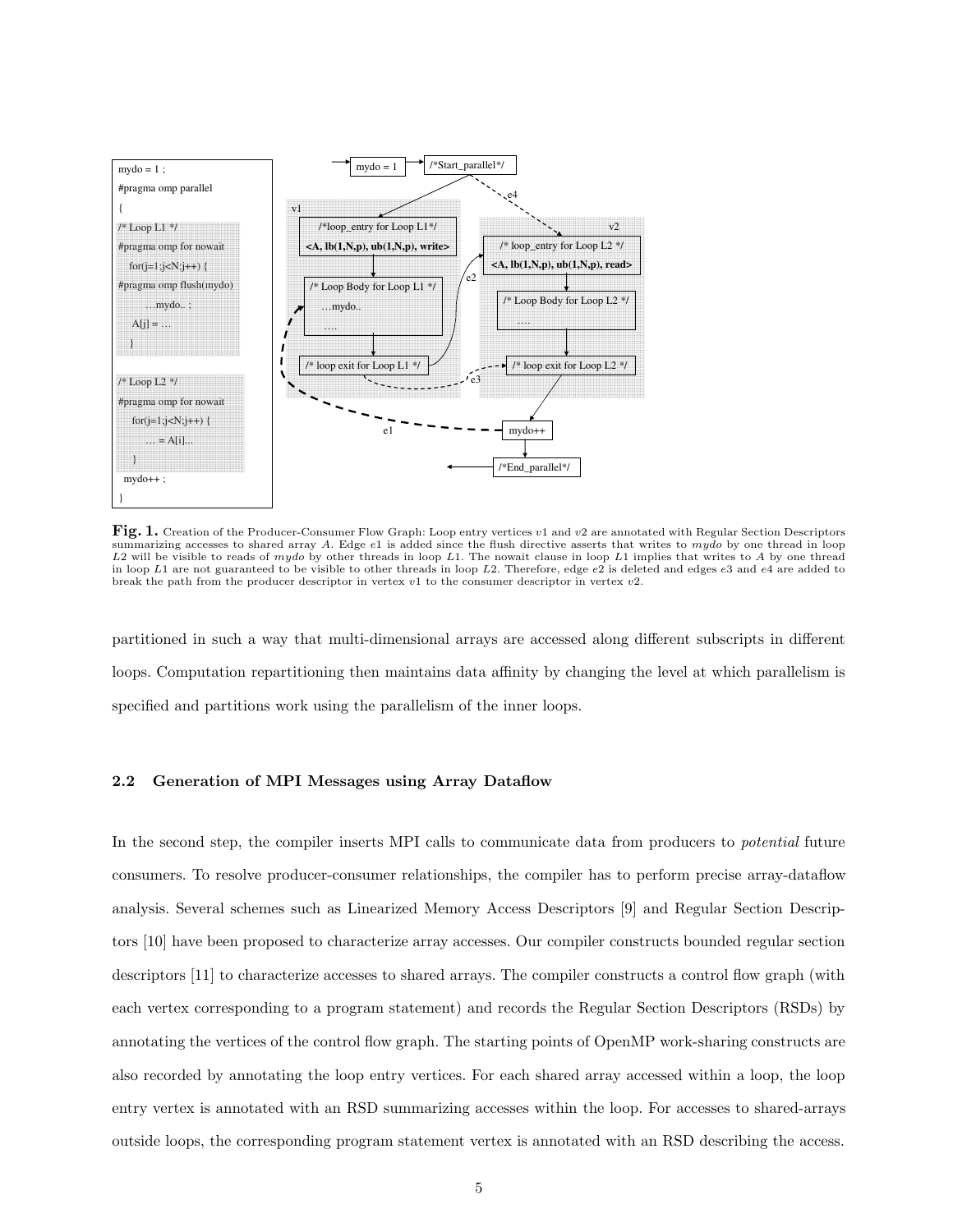The compiler then uses this annotated control flow graph to create a *producer-consumer flow graph* for the OpenMP application, which is used to resolve the producer-consumer relationships for shared data. This graph is created by modifying the annotated control-flow graph to conform to the relaxed memory consistency model of OpenMP. OpenMP specifies implicit and explicit memory synchronization points. Writes to shared data by one thread are not guaranteed to be visible to other threads till a memory synchronization point is reached. OpenMP loops have a synchronization point only at the end, thus writes to shared data in one iteration on one thread are not guaranteed to be visible to other iterations on other threads. Thus, in creating the producer-consumer flow graph, the compiler removes the loop back-edge for OpenMP loops to eliminate producer-consumer paths between different iterations of the same loop. Similarly, edges are deleted to account for *nowait* clauses. For explicit synchronization clauses (such as  $flush$ ), a producer-consumer edge is added. This is illustrated by the example in Figure 1. This step is not the same as the insertion of fences [12, 13] discussed in the context of shared-memory applications. Our objective is to ensure that producer-consumer relationships in the producer-consumer flow graph conform to the OpenMP memory consistency model.

Algorithm to Compute Message Sets: The compiler then uses this producer-consumer flow graph for computing message sets to satisfy remote accesses, using the inter-procedural algorithm shown in Figure 2. The objective of computing the message sets is to identify the minimal subset of shared data that a producer p needs to communicate to a potential future remote consumer q. The input for this step is the producerconsumer flow graph. The vertex  $v_{end}$  marks the end of the program. The graph is traversed starting from annotated Regular Section Descriptor nodes that specify writes to shared-arrays within OpenMP loops. For each shared array written to inside a work-sharing construct, the set of reachable uses is computed. For each reachable use, the corresponding message set is computed by an intersection operation of the regular section descriptors of the current array-write and the reachable use and by subtracting from this the set of intervening productions and consumptions for the array. The computed message sets are communicated using non-blocking send/receive and blocking wait calls. For affine accesses, the algorithm produces affine expressions for  $UW_{ij}$ . If the accesses are regular but not affine, the compiler inserts code to evaluate the symbolic expressions for  $UW_{ij}$  at runtime. In case of irregular accesses, the compiler may not be able to precisely determine the sets  $PROD_A$  and  $NEED_A$ . The compiler then conservatively treats these to be the entire array A. Methods for further refining this conservative estimate are discussed in Section 3. Next, the compiler inserts messages for the communication of scalars. A scalar produced inside a parallel region needs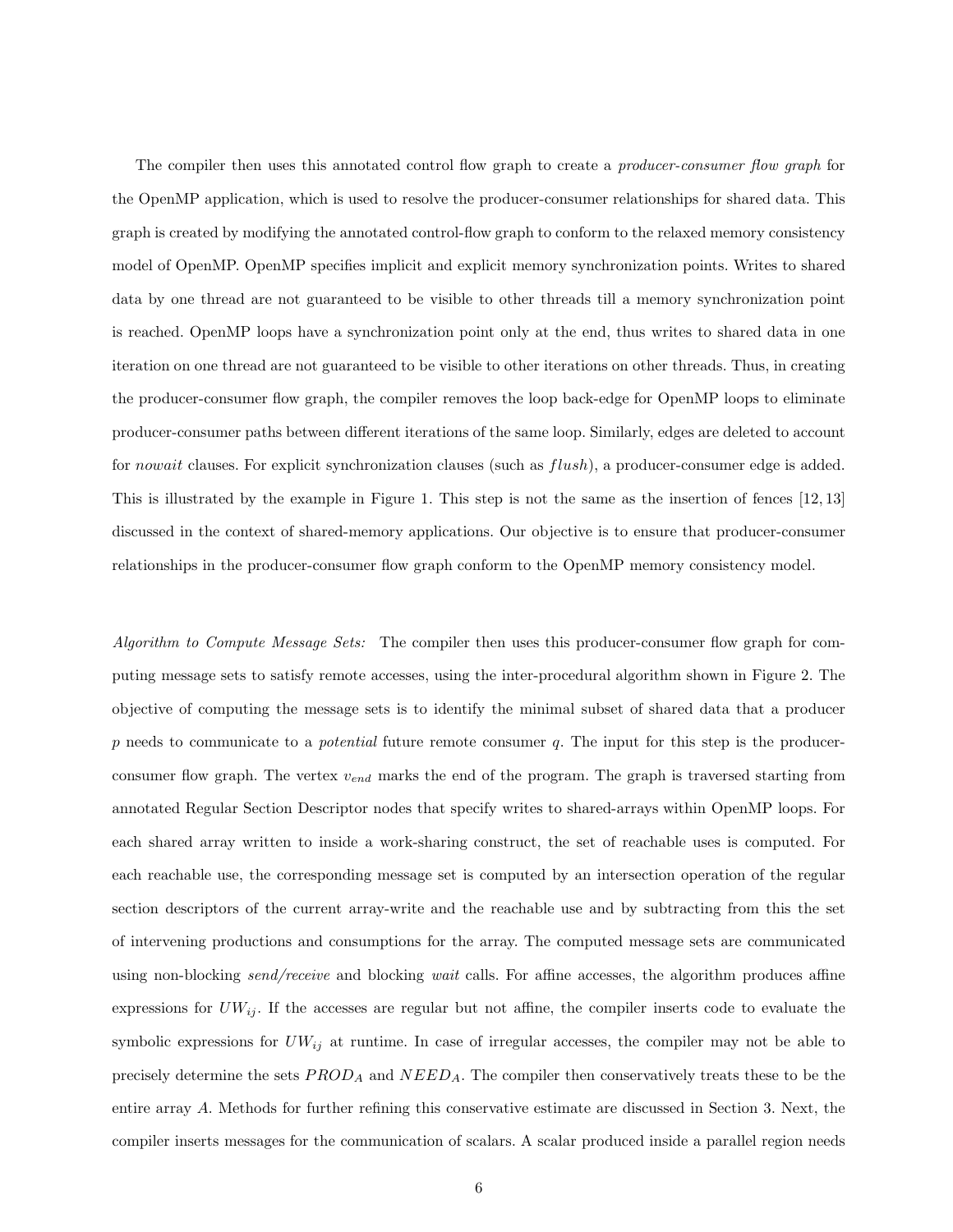Algorithm COMPUTE MSG SETS FOR PROGRAM

Input : The producer-consumer flow graph for the program , N - the number of participating processes. Output :  $\boldsymbol{U}\boldsymbol{W}_{ij}$  - The set of data elements that must be communicated from process i to process j at the end of work sharing construct W for each work-sharing construct in the program and  $\forall i \forall j, 1 \leq i, j \leq N$ . Operations : We define the following operations - REACH-ANY-USE $(v_1, v_2, \tilde{A})$  returns the set of RSD nodes, encountered along any (interprocedural) path between  $v_1$  and  $v_2$  (excluding  $v_1$  and  $v_2$ ), that describe reads to the array A. REACH-ALL-USE( $v_1, v_2, A$ ) returns the set of RSD nodes, encountered along all (interprocedural) paths between  $v_1$  and  $v_2$  (excluding  $v_1$  and  $v_2$ ), that describe reads to the array A. REACH-ALL-DEF( $v_1, v_2, A$ ) returns the set of RSD nodes, encountered along all (interprocedural) paths between  $v_1$  and  $v_2$  (excluding  $v_1$  and  $v_2$ ), that describe writes to the array A. SEC-READ $(v, A)$  returns the RSD for reads to array A contained in the annotation of node v. SEC-WRITE $(v, A)$  returns the RSD for writes for array A contained in the annotation of node v.  $EVAL(e,p)$  returns the accesses of RSD  $e$  made by process p. Start COMPUTE MSG SETS FOR PROGRAM do for each OpenMP work-sharing construct W Compute  $S_W = \{ \text{Set of shared-arrays written within W} \}$ <br>Initialize  $U W_{ij} = \phi, 1 \le i, j \le N$ do for each array A,  $A \in S_W$ , Let  $v_{AW}$  be the entry node for W<br>Compute  $PROD_A = \text{SEC-WRITE}(v_{AW}, A)$  $//Array$  elements produced (written) in W Compute  $U_A = \text{REACH-ANY-USE}(v_{AW}, v_{end}, A)$ Set  $\overline{W}R_A = \phi$ ,  $U A_A = \phi$ do for each RSD node  $v_R \in U_A$ , Compute  $WR_A = \overrightarrow{REACH-ALL-DEF}(v_{AW}, v_{R}, A)$  //Set of intervening producers<br>Compute  $UAA = REACH-ALL-USE(v_{AW}, v_{R}, A)$  //Set of intervening consumers Compute  $U A_A = \text{REACH-ALL-USE}(v_{AW}, v_R, A)$ Compute  $NEED_A = S1_A - (S2_A \cup S3_A)$ where  $S1_A = \text{SEC-READ}(v_R)$ , //Array elements consumed in future read<br>  $S2_A = \cup_{v \in WR_A} \text{SEC-WRITE}(v, A)$  //Array elements produced by intervening v //Array elements produced by intervening writes<br>//Array elements consumed by intervening reads  $SS_A = \bigcup_{v \in U_A} \text{SEC-READ}(v, A)$  //Array elements consumed by intervening reads Compute  $UW_{ij} = UW_{ij} \cup \{EVAL(PROD_A, i) \cap EVAL(NEED_A, j)\}, 1 \leq i, j \leq N, i \neq j$ enddo enddo enddo End COMPUTE MSG SETS FOR PROGRAM

Fig. 2. Algorithm to Compute Message Sets for Resolving Remote Accesses

to be communicated in two cases - when there is an explicit synchronization directive (such as a flush) after the scalar is written or if the write to the scalar is not part of all paths in the parallel region. In these cases, the producer-consumer flow graph is traversed starting from the write to the scalar and if there are reachable uses, a message is inserted to communicate the scalar.

Techniques for generating communication using RSDs have been proposed in the context of HPF compilers [14, 15]. These techniques have presented communication generation in the context of user specified data-distribution and the owner-computes rule for computation partitioning. Our technique differs in two ways. Firstly, instead of data distribution and owner-computes, our scheme is based on partial replication of shared data and user-specified parallelism (with static block scheduling of parallel loops). Therefore, our compiler looks ahead from every production point of shared data to identify potential future consumers and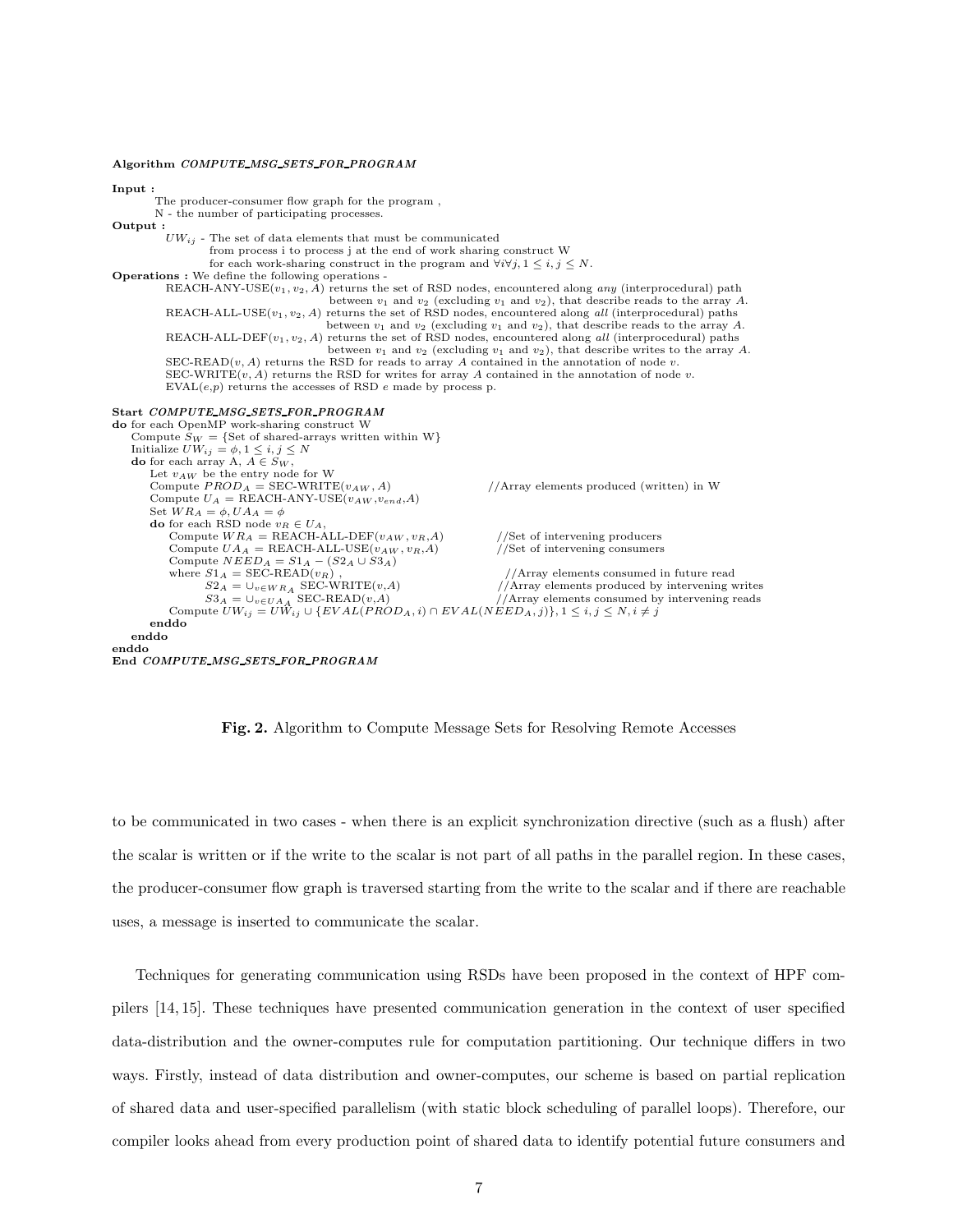formulates the communication accordingly. Secondly, serial regions are redundantly executed in our scheme and thus our compiler needs to generate communication only for data produced in the parallel regions.

## 3 Translation of Irregular Accesses

A major challenge in translating OpenMP applications directly to message passing is the handling of irregular accesses. Irregular accesses are the reads and writes that cannot be analyzed precisely at compile-time. Existing techniques for dealing with irregular accesses have relied on runtime methods [16, 17]. In this section, we present a technique for handling irregular accesses to shared arrays at compile-time. Section 5 will show that this technique performs well in practice.

To handle such irregular accesses, we make use of the property of monotonicity. Monotonicity states  $\forall i, \forall j, i \leq j \Leftrightarrow A[i] \leq A[j]$ . Testing for monotonicity in irregular accesses has been discussed in the context of parallelizing compilers [18, 19] for analyzing properties of index arrays. We have manually applied these techniques to our benchmarks. We now separately consider irregular reads and irregular writes.

#### 3.1 Irregular Reads

Irregular reads refer to the case where the compiler is unable to exactly determine which process reads which element of an array. In the baseline case, the compiler conservatively overestimates irregular accesses to an array as accesses to the entire array and processes inter-communicate all their preceding writes to the array. This can be done efficiently in our translation scheme since the entire shared data space is allocated on all processes and thus, place-holders already exist on potential consumers to which producers can conservatively forward data. This is different from common HPF implementations, where temporary storage has to be allocated for non-owned shared data, potentially introducing overheads.

However, conservatively forwarding all writes may result in redundant communication. So, as a compiletime optimization, the compiler checks if the future irregular read has a monotonicity property and accordingly refines the accesses. Consider a one-dimensional array A. In a loop, process p writes elements  $A[l_p]$  to  $A[u_p]$ . In a future parallel loop, there is an irregular read of the form ...=A[B[i]] where i is the loop index. Say, process q executes iterations  $l_q$  through  $u_q$  of that loop. Then, the compiler traces the evolution of array B to check if it is monotonic. If B can be proved to be monotonic, it suffices to send the subscripts in the range  $[l_p, u_p] \cap [B[l_q], B[u_q]]$  from p to q.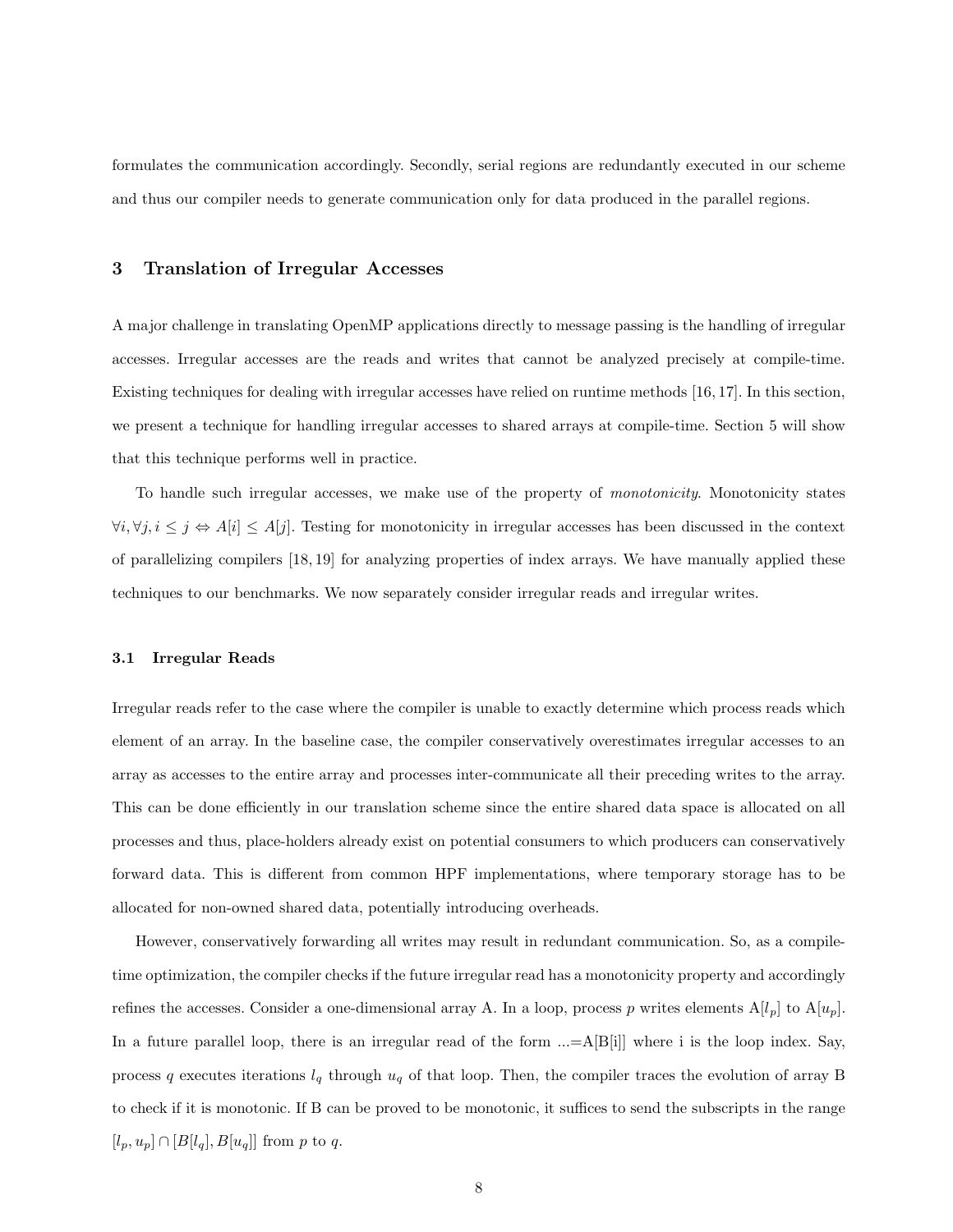#### 3.2 Irregular Writes

Irregular writes refer to the case where it is not possible to exactly determine which process writes which element of an array. In such a case it is generally incorrect to communicate an overestimated range of elements. However, it may be possible to use the monotonicity property to refine the analysis of irregular writes. As an example, consider an array write of the form  $A[B[i]] = ...$ , where i is the loop index. Process p executes iterations  $l_p$  through  $u_p$  and process q executes iterations  $l_q$  through  $u_q$  for the loop. Since parallel loops are statically scheduled with block scheduling, the two iteration spaces cover disjoint intervals, that is,  $[l_p, u_p] \cap [l_q, u_q] = \phi$ . If the indirection array B can be proved to be monotonic, then we can say that  $p$  and  $q$  write to the disjoint intervals  $[B[l_p], B[u_p]]$  and  $[B[l_q], B[u_q]]$ . We can now refine the Regular Section Description for the write to array A using these bounds. For the applications that we have encountered, all instances of irregular writes have been analyzable using the monotonicity property.

However, there may be applications where this compile-time scheme is not applicable, either because the indirection function is not provably monotonic or because the irregular write is not in the form of  $ARRAY/indirection$  function, In such cases, we use a runtime mechanism as a fallback. In this mechanism, the compiler inserts code to record the writes at runtime. The inserted code allocates a buffer on each process and puts in, at runtime, (location,value) pairs for the elements that are written. At the end of the loop that contains the irregular write, processes intercommunicate this buffer.

## 4 Optimizations Using Collective Communications

In the previous two sections, we have described techniques for the baseline translation of OpenMP applications to MPI and for handling irregular accesses, respectively. In this section, we describe two additional compiletime optimizations which have been found to improve performance considerably. These are motivated by the observation that most MPI implementations optimize collective communication routines such as MPI Reduce and MPI Alltoall. While a detailed evaluation of the impact of each optimization is beyond the scope of this paper, Section 5 indicates the applicability of these optimization techniques for our benchmarks.

### 4.1 Recognition of Transformed Reduction Idioms

The objective of this optimization is to recognize that the programmer is using a series of OpenMP constructs to perform a reduction operation and to substitute it with a MPI reduction operation. Recognition of reduction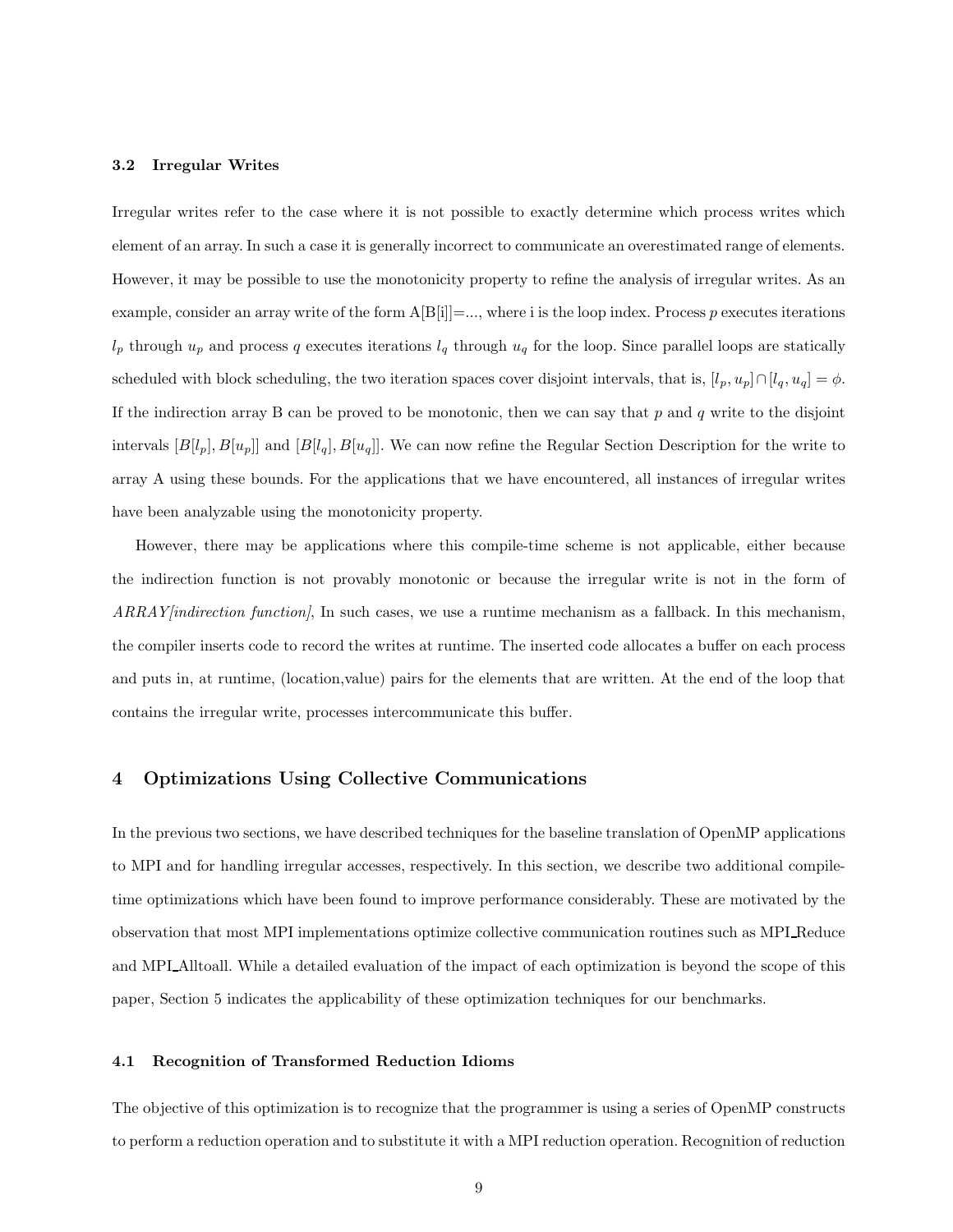idioms have been discussed in the context of parallelizing compilers [20]. We apply this technique in a way that is the converse of the transformations done by parallelizing compilers. OpenMP does have a reduction clause which can be specified for OpenMP loops. However, this is most commonly used for scalar reductions. Array reduction and other complex forms of reduction operations are often implemented using an OpenMP for loop, followed by an OpenMP *critical* section that updates global memory. Instead of a critical section, a parallel loop may also be used where threads update disjoint parts of the shared array in each iteration. In the baseline translation from OpenMP to MPI, an OpenMP critical section is implemented as a section which processes enter in order. Each process leaving the critical section communicates its updates of shared data to the next process entering the critical section. The last process leaving the critical section communicates its updates to all other processes. However, this baseline translation scheme has a large performance overhead, which grows linearly with the number of processes involved. This overhead can be reduced considerably if the compiler recognizes that this pattern represents a transformed reduction.

The basis of recognizing such patterns is to first identify critical sections (or parallel loops) where shared arrays are being updated using commutative operations with private arrays, then verify that these private arrays are produced in an OpenMP loop immediately preceding the critical section. In such a case, we translate the array reduction directly using MPI Allreduce functions.

#### 4.2 Optimization of Sends and Receives for Shared Data

The global dataflow analysis, described in Section 2, identifies the production and consumption points of the message sets. To overlap computation with communication, messages are initiated early using non-blocking sends/receives and completed just before the consumption point at the receiver with a wait operation. A similar scheme has been used by some HPF compilers [15]. This scheme has limited benefit when the distance between the production and consumption points is insufficient. In such a case, if the producer-consumer relationships are of the many-to-many type (as computed by the algorithm in Figure 2), our technique recasts the sends and receives to collective communications using the MPI Alltoallv function.

## 5 Performance Evaluation

We have implemented the translation steps, described in Section 2, in the Cetus compiler infrastructure [6]. We then manually applied the techniques described in Sections 3 and 4 to seven representative OpenMP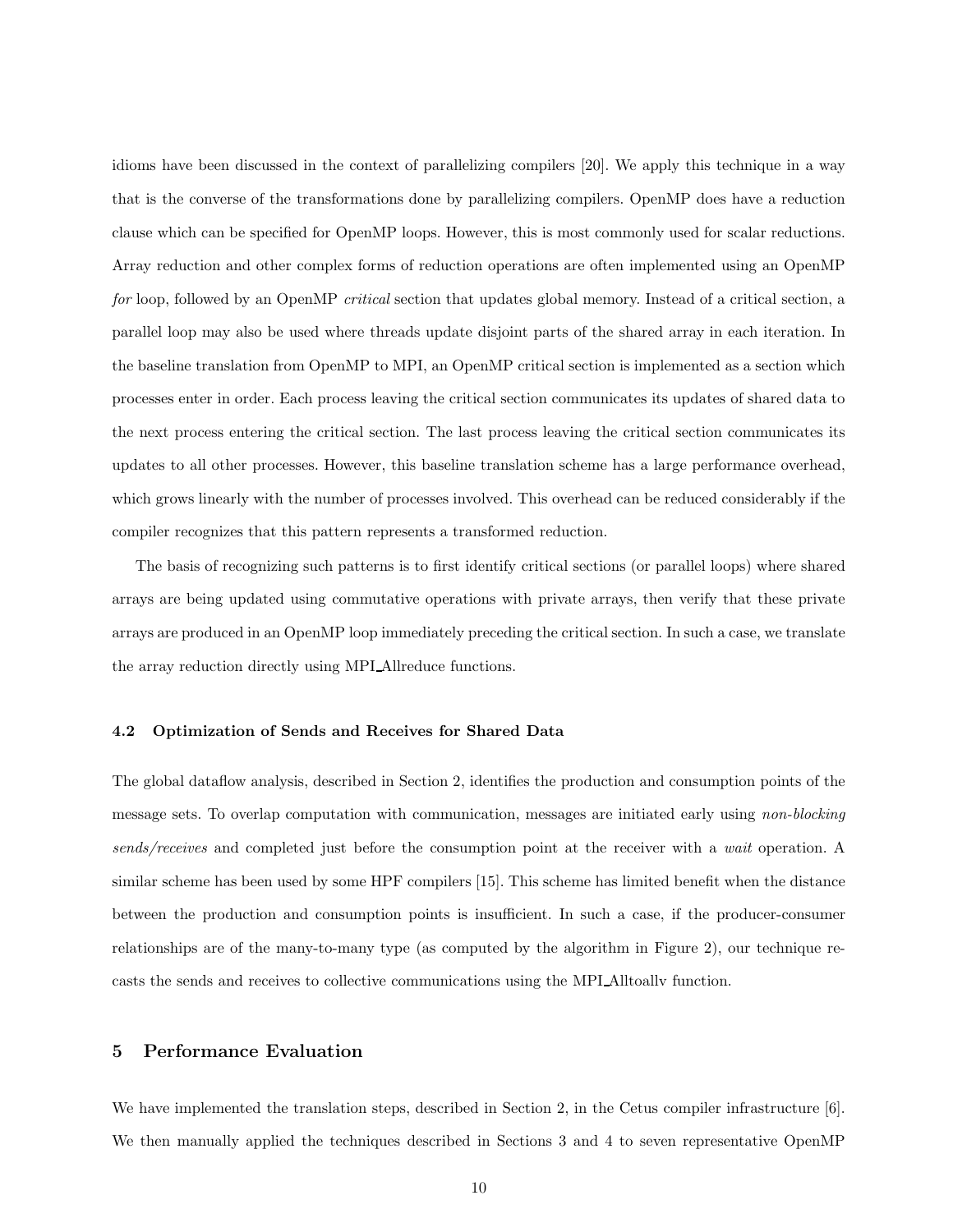applications. As our benchmarks, we have selected five out of the eight benchmarks from the NAS Parallel Benchmarks suite [21, 22], namely CG, IS, EP, FT and LU; and two benchmarks from the SPEC OMPM2001 suite [23], namely ART and EQUAKE. Our compiler infrastructure handles C programs. Thus for SPEC OMPM2001 we have used two out of the three available C benchmarks and for the NAS benchmarks, we have used the NPB-2.3 OpenMP C versions created by the Real World Computing Partnership (http://phase.hpcc.jp/Omni/benchmarks/NPB/). In this section, we evaluate the performance of these translated OpenMP versions (henceforth referred to simply as the OpenMP versions). For our experiments, we have selected two different platforms  $- (1)$  a cluster of sixteen PIII 800 MHz Linux nodes, with 256 MB memory per node, connected by a commodity 100 Mbps Ethernet network and (2) sixteen IBM SP2 WinterHawk-II nodes connected by a high-performance switch. We expect the scaling behavior of the benchmarks on these systems to be representative of a wide class of high-performance computing platforms. The MPI libraries used for these platforms is MPICH version 1.2.5 on Linux and IBM MPI libraries on the IBM SP2. The back-end compilers are gcc-3.3 on Linux and xlc version 6 on IBM, both at optimization level O3.



Fig. 3. Performance of EP (CLASS B).

The main objective of this performance evaluation is to compare the performance of the OpenMP versions with the performance of their hand-coded MPI counterparts. The hand-coded MPI versions for CG, IS, EP, FT and LU are part of the NAS Benchmarks NPB2.4 suite. They have been used to evaluate MPI implementations on several platforms and represent an expected upper bound on performance. The SPEC OMPM2001 benchmarks EQUAKE and ART do not have any such existing MPI versions. We created the MPI versions, using reasonable programming efforts.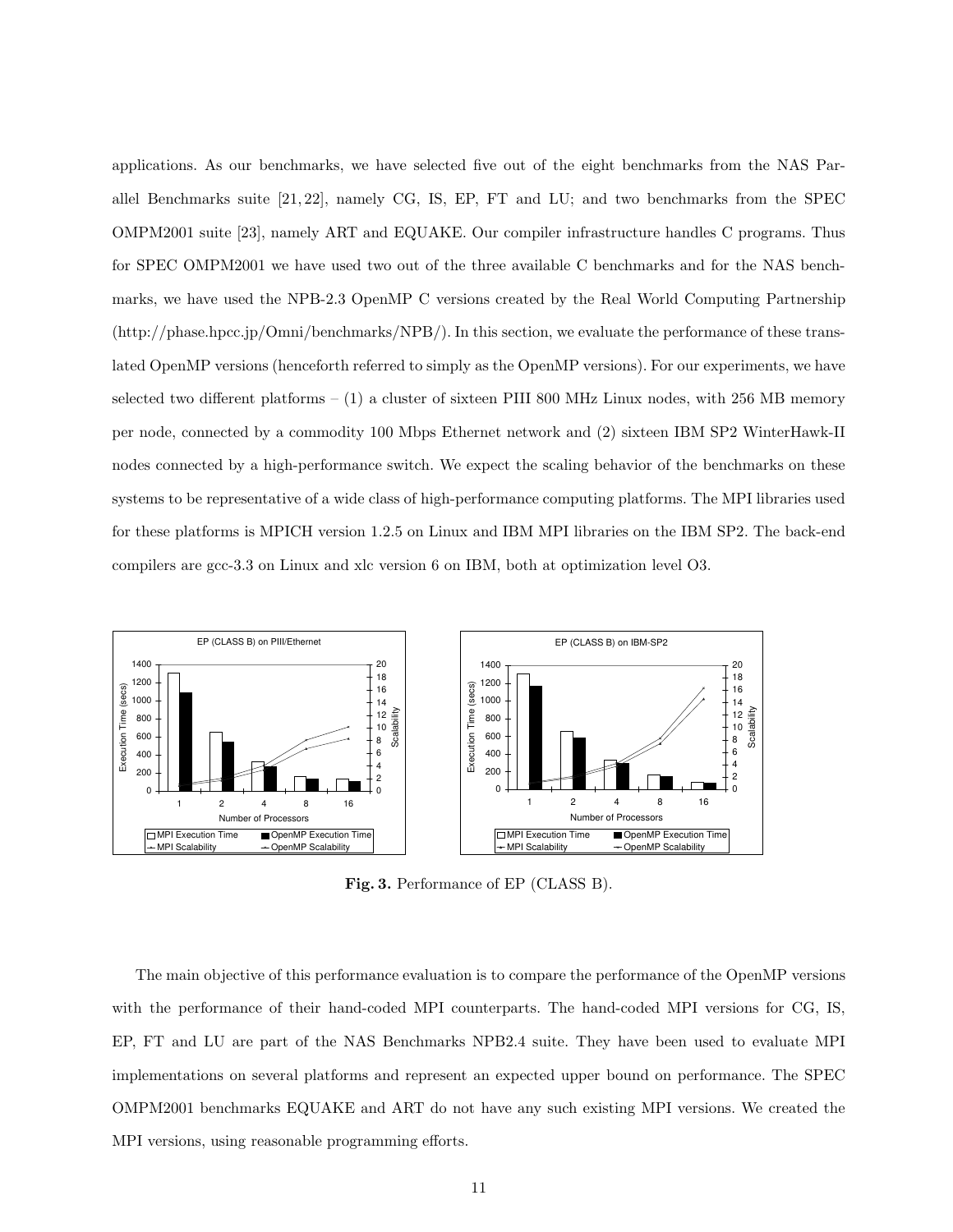

Fig. 4. Performance of CG (CLASS B).



Fig. 5. Performance of FT (CLASS A on Ethernet Cluster and CLASS B on IBM SP2 ).

Figures 3,4,5,6,7,8 and 9 show the performance of the OpenMP and the MPI versions on the Linux cluster and the IBM SP2. The performance is shown both in terms of the execution time as well as scalability. We define scalability of a version x as  $Scalability =$ Execution Time of serial version/Execution Time of version x. The serial versions used are NPB-3.0-SER for the NAS benchmarks and OpenMP versions with the OpenMP directives removed for ART and EQUAKE. Thus we have a common baseline for both OpenMP and MPI versions in measuring scalability. On average, the scalability of our translated OpenMP versions is 12% less and the execution times are 14% more than that of their hand-coded MPI counterparts. Next, we individually examine the performance of each benchmark.

In the case of EP, the MPI version uses several large auxiliary arrays, which are not present in the serial version [22]. Since the OpenMP version is derived from this serial version, its execution time is about 10%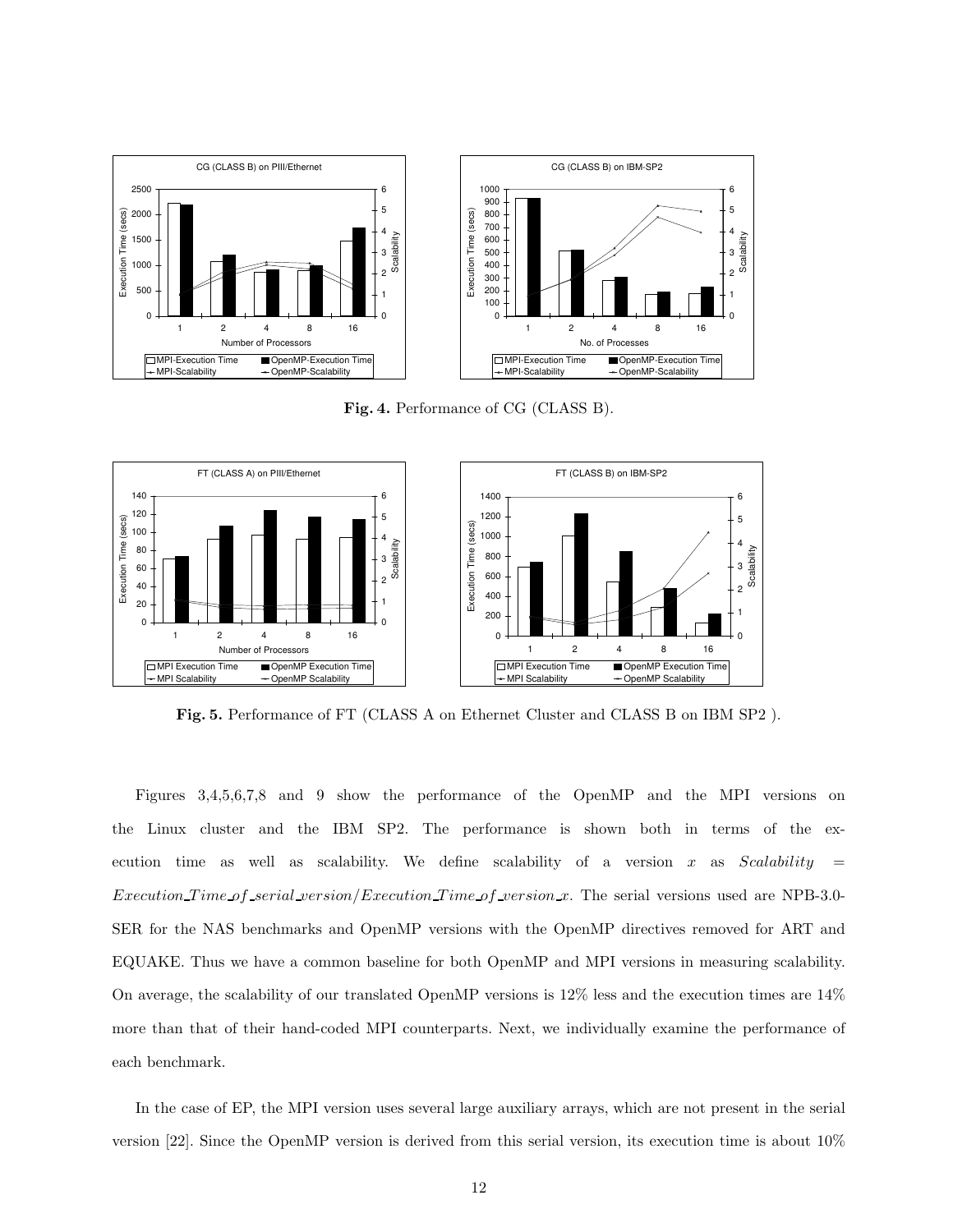

Fig. 6. Performance of IS (CLASS B).



Fig. 7. Performance of LU (CLASS B).

less than the hand-tuned MPI version. The OpenMP to MPI translation of EP benefited from the recognition of an array reduction.

The hand-tuned MPI version of CG benefits from the programmer's knowledge of exact reduction and data exchange patterns in the algorithm. In our translation of the OpenMP version, the message set computation in Figure 2 recognizes the access affinity in the regular accesses for several arrays in the *conj grad* subroutine. However, there are irregular reads to two arrays. Analysis of the indirection array provides loose bounds for these irregular reads. For these arrays, each process has to broadcast its writes to all other processes. In spite of this difference, our version achieves performance close to that achieved by the hand-coded MPI version.

For FT, the hand-tuned MPI version employs a sophisticated strategy to map the problem into a virtual network topology depending on the problem set size and the number of processes. Furthermore, the resulting transpose communication patterns are also hand-optimized. Owing to these differences, the translated OpenMP version is about 15% slower than its hand-coded MPI counterpart. The dataset used for FT on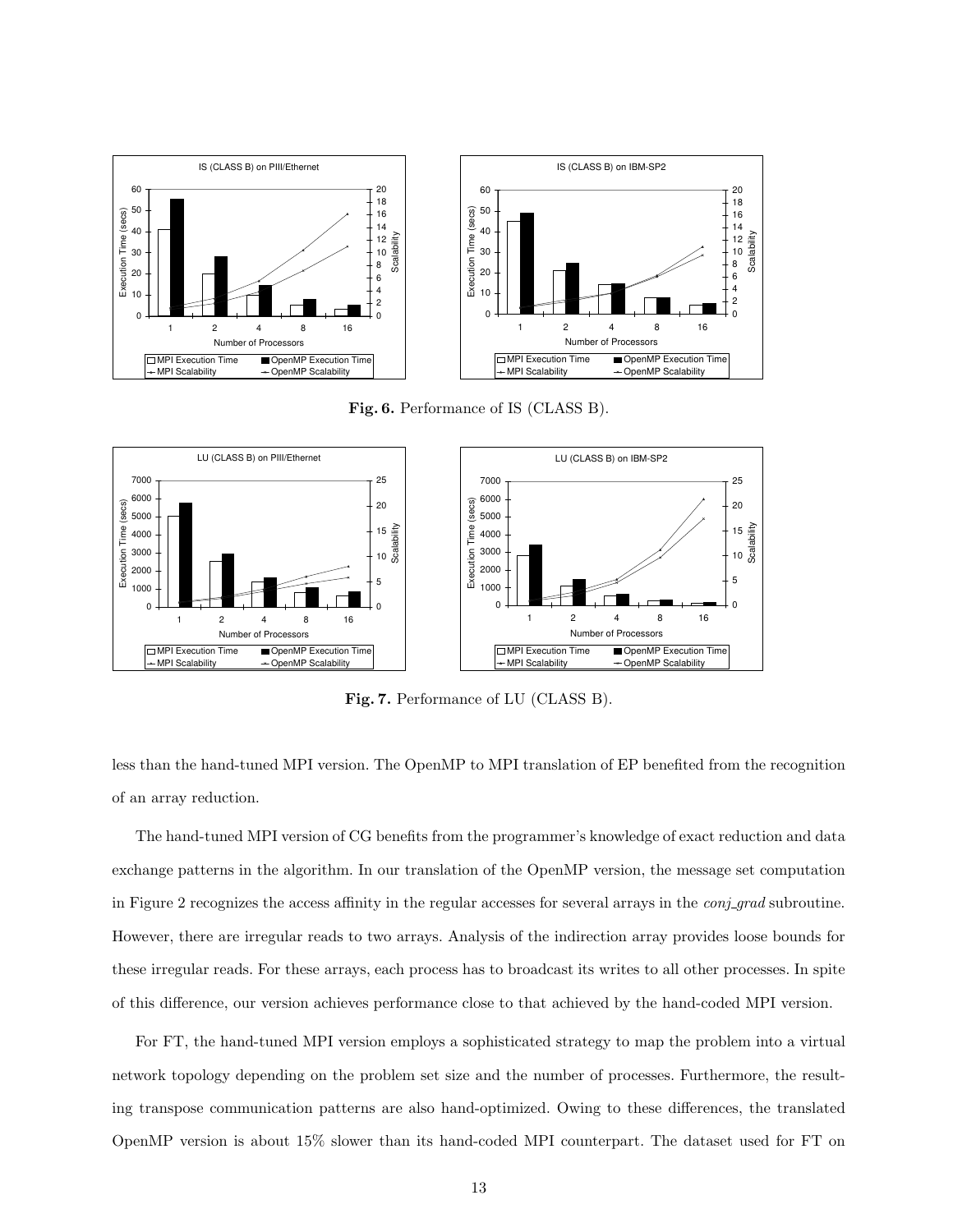

Fig. 8. Performance of EQUAKE (REF Dataset).



Fig. 9. Performance of ART (REF Dataset).

PIII/Ethernet is CLASS A because the CLASS B problem size was too large (also for the serial and the MPI versions) for nodes with 256 MB main memory.

IS is a NAS benchmark that performs integer sorting. The hand-tuned MPI version of IS uses a bucketsort algorithm. The OpenMP version does not use bucket-sort, in effect performing the ranking using only one bucket. The version with buckets has been found to have better cache affinity and the MPI version thus has significantly lower execution times than the OpenMP version (and the serial version without buckets). However, the OpenMP version still achieves scalability to within 14% of the MPI version on both platforms. The translation of IS benefited from the recognition of reduction patterns discussed in Section 4.

LU benefited from the computation repartitioning optimization mentioned in Section 2. The optimized nearest neighbor communication strategy in the hand-tuned MPI version still enables it to achieve better performance and scalability. In LU, we also observed a significantly higher execution time for the OpenMP version on one processor compared to the MPI and serial versions. We attribute a part of this to the difference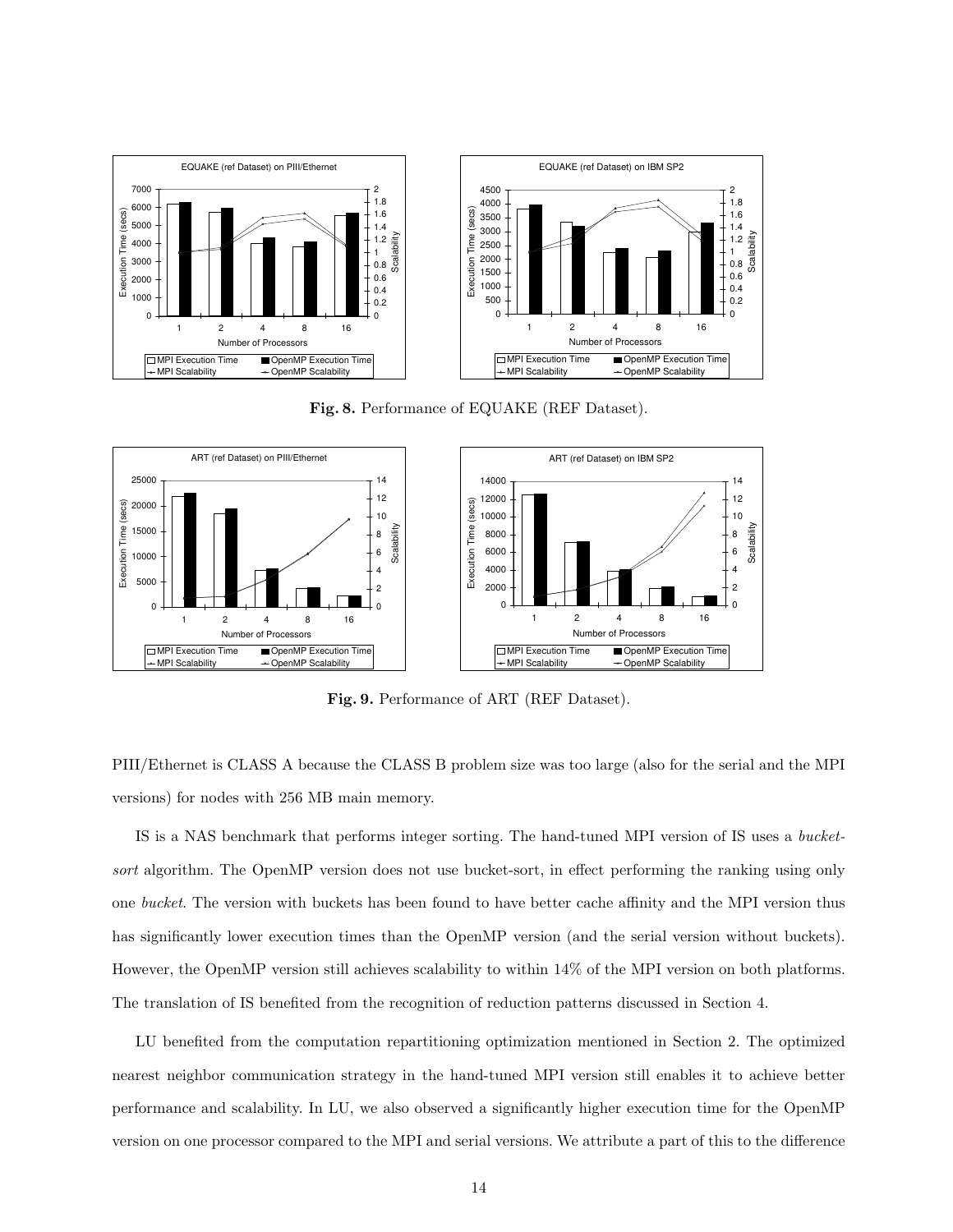in code produced by C and Fortran compilers (the OpenMP version is in C while the MPI and serial versions are in Fortran).

For EQUAKE and ART, the translated versions do not differ significantly from the hand-crafted versions and thus achieve similar performance.

## 5.1 Comparison with OpenMP deployed using Software Distributed Shared Memory

As discussed in Section 1, recent schemes proposed for the deployment of OpenMP on clusters utilize an underlying layer of Software Distributed Shared Memory (SDSM) [24, 25]. In this section, we compare the performance of the OpenMP versions (translated to MPI using our proposed techniques) with the performance of the OpenMP versions deployed on the TreadMarks SDSM system. For this set of experiments, we have used the sixteen node Linux cluster. Figure 10 shows the performance of the two schemes.



Fig. 10. Performance Comparison of the OpenMP versions translated to MPI with the OpenMP versions deployed on the TreadMarks DSM system. Datasets are train for ART and EQUAKE; CLASS A for LU,FT and CLASS B for CG,IS,EP.

Apart from EQUAKE, the versions translated to MPI always perform better compared to the corresponding SDSM versions. EQUAKE has two large arrays that are accessed along different subscripts in the original partitioning scheme. Furthermore, it contains a sparse matrix vector product where it expands the shared data size by allocating work-arrays whose size is proportional to the number of threads. An MPI implementation would need to heavily restructure the existing application to achieve performance. In the SDSM version of EQUAKE, an additional optimization was that iterations for the main loop in the smvp (sparse-matrix-vector-product) subroutine were dynamically scheduled, which serialized most accesses and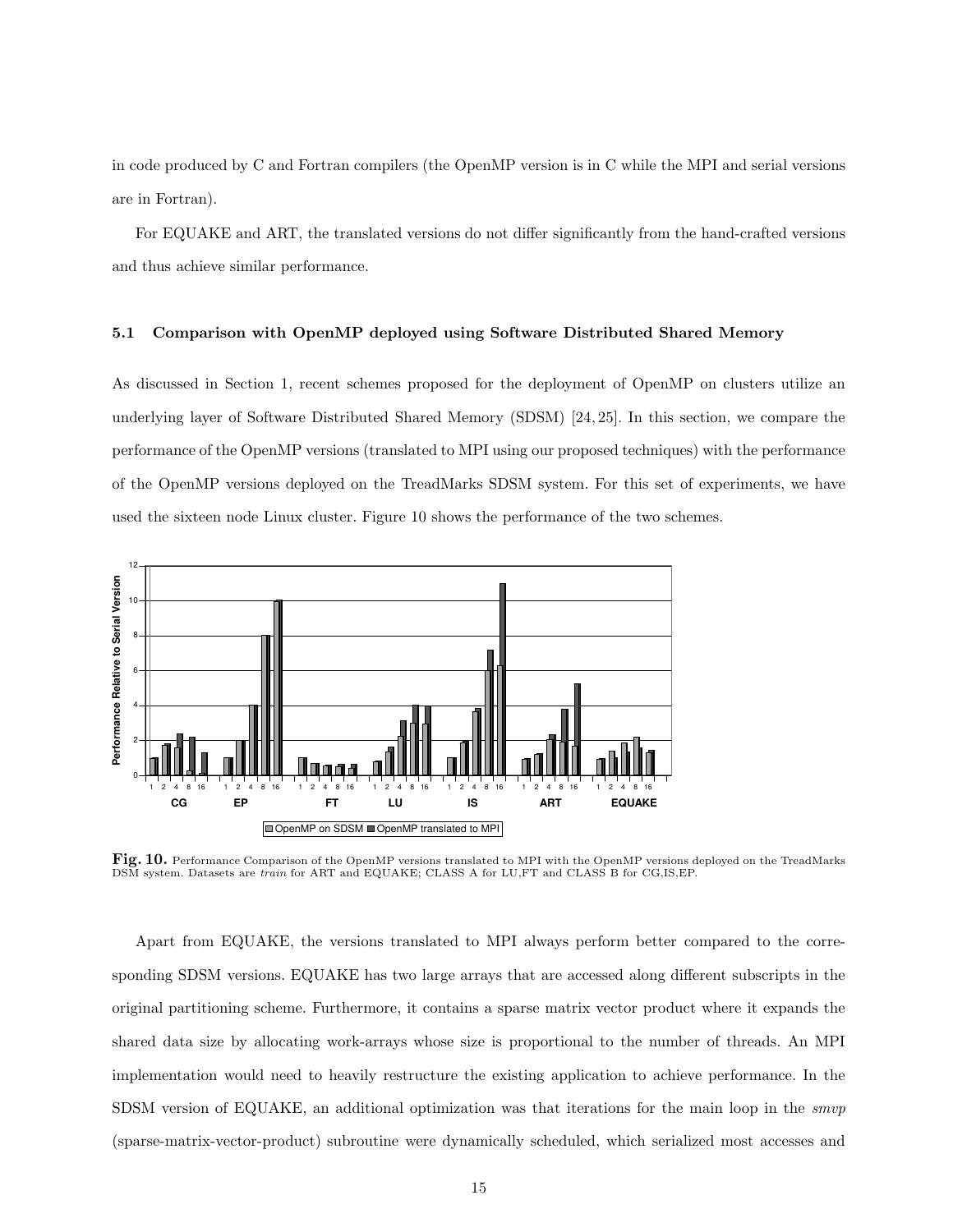eliminated communication. Similar performance would be achieved if this loop were serialized for the MPI version as well. For the other benchmarks, the MPI versions mainly profit from the implicit aggregation of messages, which has been cited by others [26] as a principal advantage of message-passing systems.

An important shortcoming of the SDSM versions not evident from the performance comparison, is the constraint on the size of shared data. Each TreadMarks SDSM process creates a twin for every page of shared data that it writes to and tracks writes to shared data at runtime by comparing current pages with their original twins. Furthermore, memory also needs to be allocated for storing the list of writers to each page of shared data in a program interval. As a result, the maximum size of shared data that can be allocated is constrained to be a fraction of the total available address space. Due to this, one cannot use large datasets such as SPEC's ref datasets (which have sizes close to 2 GB) of ART and EQUAKE for the SDSM versions of these benchmarks. By contrast, our translation to MPI does not introduce such size constraints, despite the replication of shared data on all nodes, and we can run the largest problem sizes allowed by the architecture.

## 6 Related Work

An important contribution towards shared-memory programming support for distributed-memory machines was the development of High Performance Fortran (HPF) [3, 27]. HPF extended Fortran with directives to specify data distribution and data alignment. Some HPF-related compiler efforts are described in [28, 29]. There are important differences between our approach and that taken by HPF. Even though, like OpenMP, HPF provided directives that allowed the user to specify parallel loops, HPF's focus was on the use of the data distribution directives. Data and computation partitioning was derived from these directives. Most often, data had a single owner and computation was performed on the owning node (a.k.a owner-computes rule). Input operands to the computations were received via messages from their owners. This execution scheme could also add significant overhead to serial sections, as these needed be executed on multiple nodes owning parts of the data. Handling irregular data was difficult and usually employed runtime schemes [16].

In contrast to HPF implementations, our execution model starts from the available parallelism specified through OpenMP directives. Partial replication allows serial regions to be executed intact and input operands of parallel computations are locally available. Communication happens primarily at the end of parallel loops, facilitated by collective communication. Partial replication also obviates the need for data partitioning techniques [30], even though data distribution information is not provided by the user. In all our benchmarks, irregular access patterns are handled at compile-time.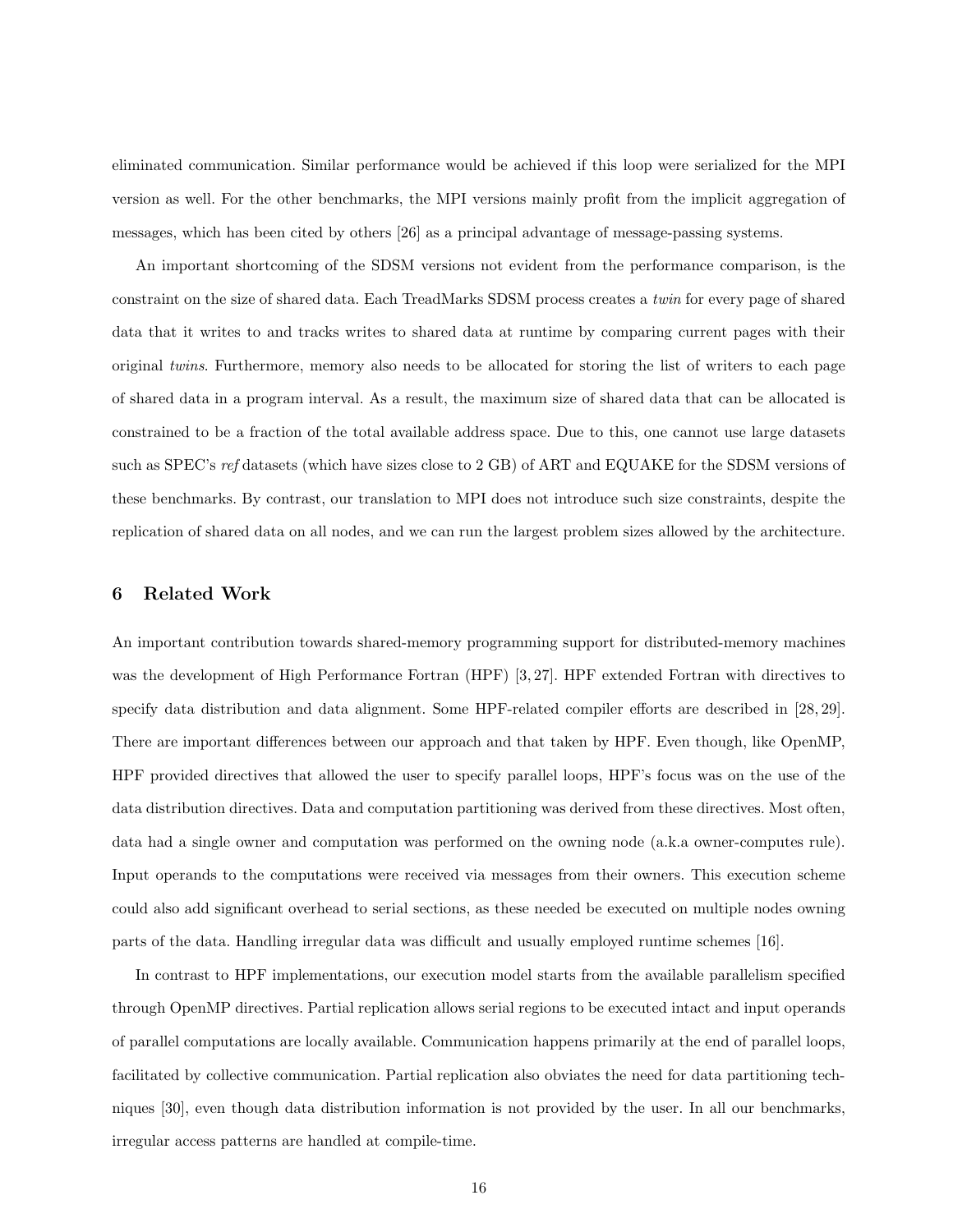

Fig. 11. Performance of CG (CLASS A).



Fig. 12. Performance of LU (CLASS A).

Figures 11 and 12 compares the performance of our programs with those available in HPF form, compiled with the pghpf compiler<sup>1</sup>. Of these programs, we have chosen two extremes: in CG, HPF performs well, while in LU, HPF performs poorly. In both cases, our translation scheme comes close to the MPI performance. In CG our techniques perform 10% better than the HPF versions whereas in LU, our techniques outperform the HPF version 10-fold. The CLASS A dataset has been used for LU, instead of the CLASS B dataset used in comparing OpenMP and MPI, because the available 256 MB memory per node is insufficient to run the HPF version. (We observed the main source of slowdown in the HPF version of LU to be the subroutines jacld, blts, buts and jacu which have execution times that are more than ten times slower than the serial versions.) These trends are consistent with those reported by the authors of the HPF versions for the NAS benchmarks [31].

Split-C [32] and Unified Parallel C (UPC) [5] are other programming paradigms that have been proposed to ease programming effort by providing a global address space that is logically partitioned between threads. The user specifies affinity between threads and data. In a comparative study for the NAS benchmarks [33], the authors have compared hand optimized UPC versions (hand optimized to privatize local accesses) of the NAS benchmarks with MPI versions. Their results indicate that the UPC versions achieve 50% to 75% the performance of the MPI versions. They find that an important reason for the better scalability of the MPI versions is the optimized implementation of collective operations provided by MPI vendors. Our translation scheme and our optimizations based on collective communication leverages the availability of efficient MPI libraries on multiple HPC platforms.

Recently, several research efforts have suggested the use of OpenMP on clusters. Some of these have proposed language extensions and data distribution directives [34–36] similar to the ones designed for High-

 $1$  While other HPF compilers may perform better, we believe the pghpf compiler – the only one we could still obtain – to be representative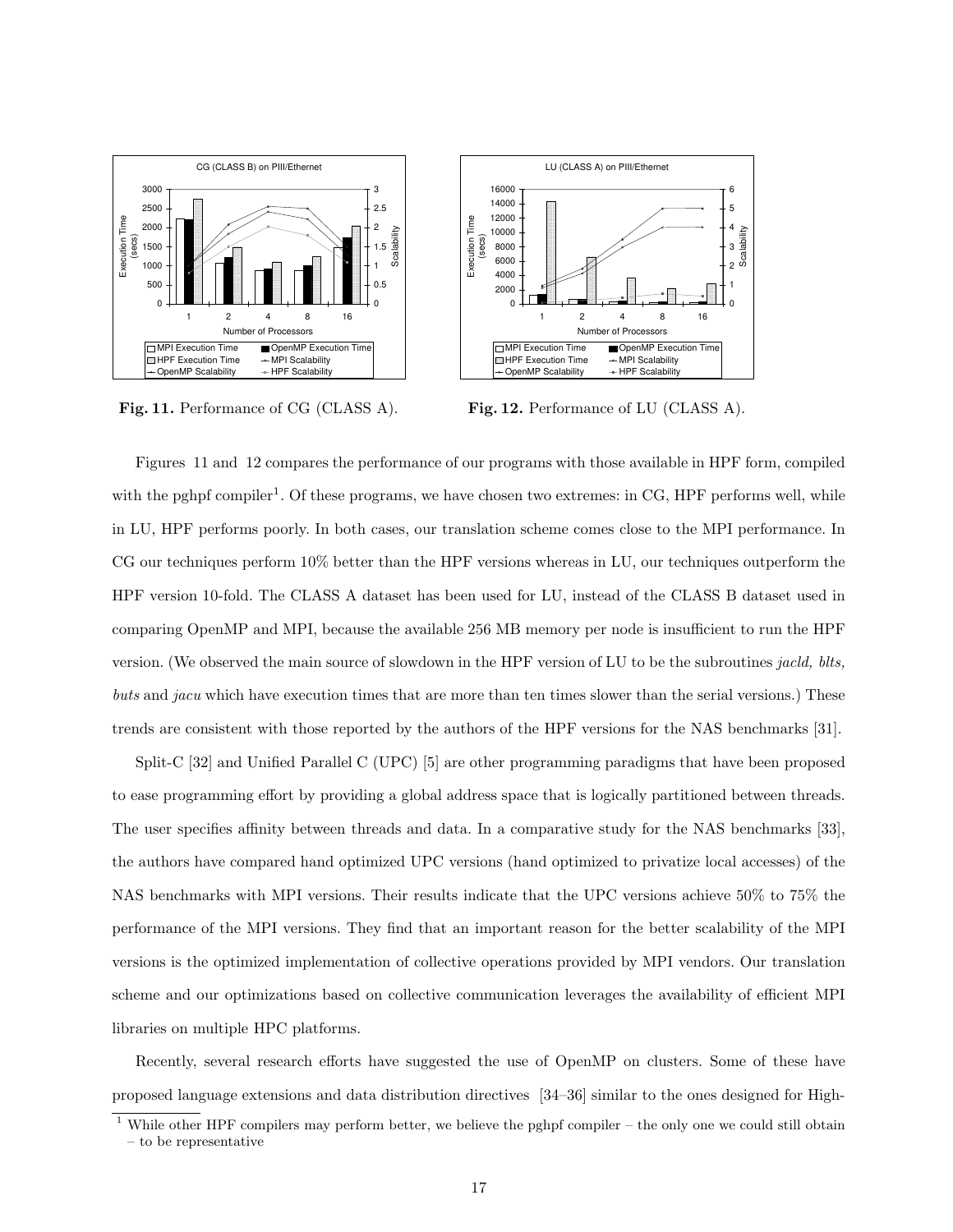Performance Fortran (HPF). Others have proposed architectural support and page placement techniques to map data to the most suitable processing nodes [37]. A common scheme suggested for deploying standard OpenMP (without language extensions) on clusters has been to use an underlying Software Distributed Shared Memory (SDSM) system [24, 8]. We have already evaluated the advantage of our approach over deployment using SDSM in Section 5.1.

The tradeoffs between Message-Passing and Shared-Memory programming have been examined often [38– 40]. Most of this work has dealt with the criteria for selecting one paradigm over the other in designing multiprocessors and writing parallel programs. Some of this work also identified scenarios where message passing applications may perform better than shared memory applications, even on shared memory systems. In our work we have not compared the applicability of the two models. Rather, we have focussed on the transformation of standard shared-memory programs to a message-passing form.

Some parallelizing compilers have targeted distributed-memory systems and have attempted to directly generate parallel message-passing versions of serial applications [41, 42]. By contrast, our starting point is code parallelized by the programmer. Some research efforts have presented a general framework for matching syntactic reference patterns with appropriate aggregate communication routines [43, 44]. To the best of our knowledge, ours is the only effort that comprehensively addresses the direct, source-level translation of sharedmemory programs in standard OpenMP to a portable message-passing form in MPI.

## 7 Conclusion

We have presented compiler techniques for translating standard OpenMP shared-memory programs into MPI message passing variants, based on a novel model of partial replication. The contributions include a new algorithm to compute message sets, techniques for statically handling irregular accesses, and optimizations based on collective communication. Partial replication contrasts with data distribution models, as used in HPF-like languages, in which a single node owns a (partition of a) shared array. Partial replication simplifies the generation of messages, which holds for irregular accesses. Exploiting monotonicity properties of index arrays, our techniques were able to handle all message generation for irregular accesses in our program suite statically. Our methods, although less data scalable than data distribution schemes, can handle much larger data sets than the extensive data replication schemes employed in SDSM systems such as TreadMarks. Our experiments used the full ref data sets (up to 2 GB) of the SPEC OMPM2001 benchmarks.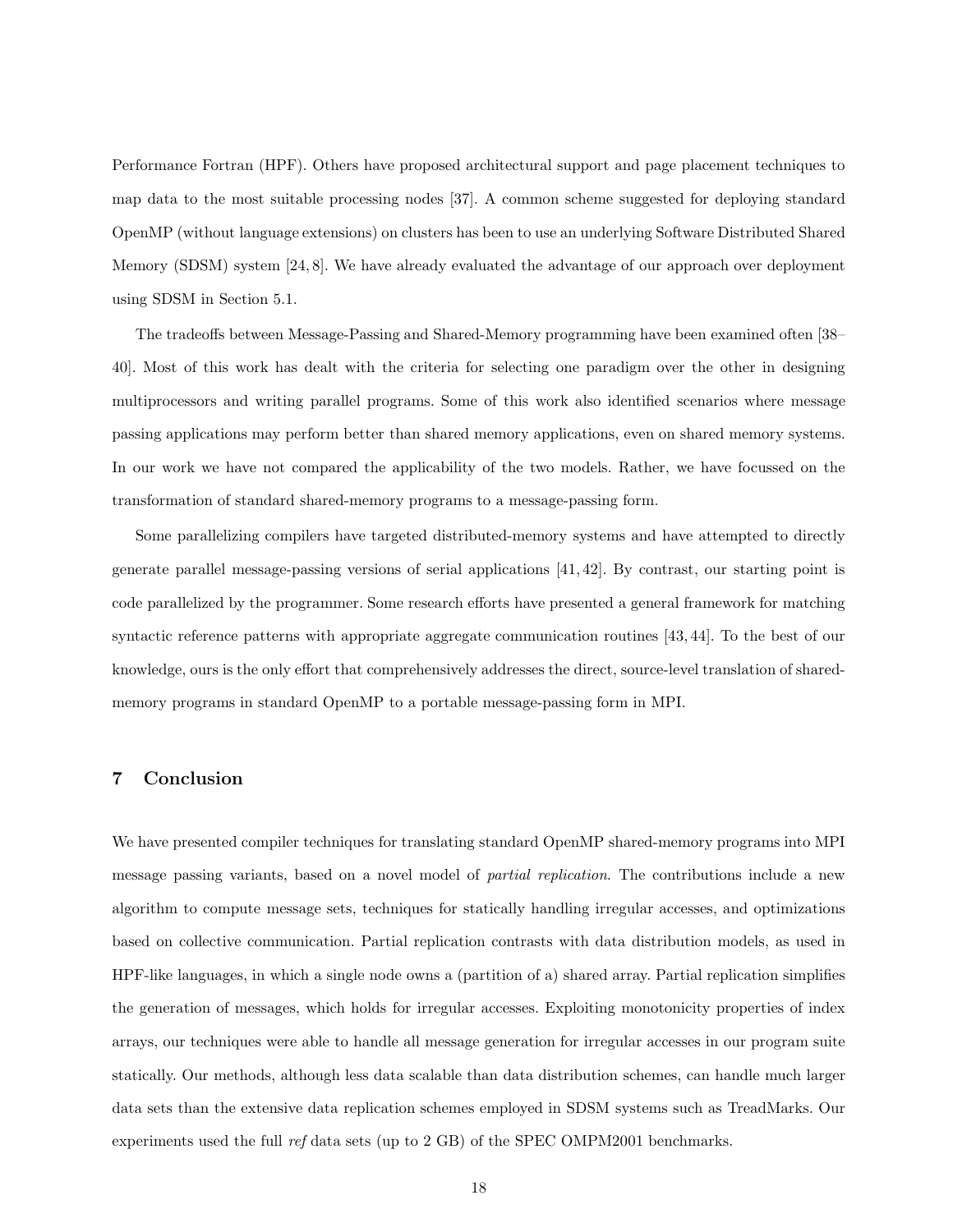Our measurements show that the presented techniques significantly outperform both HPF programs (using the pghpf compiler) and SDSM programs (using TreadMarks). Perhaps more importantly, they come close to or match hand-tuned MPI programs in all of our measured cases. This fact, combined with the greater ease of programming that OpenMP is generally attributed with, indicates a promising new path toward higher programming productivity on clusters and highly parallel computer platforms.

### References

- 1. OpenMP Forum, "OpenMP: A Proposed Industry Standard API for Shared Memory Programming," Tech. Rep., October 1997.
- 2. Message Passing Interface Forum, "MPI: A Message-Passing Interface Standard," Tech. Rep. UT-CS-94-230, 1994.
- 3. High Performance Fortran Forum, "High Performance Fortran language specification, version 1.0," Tech. Rep. CRPC-TR92225, Houston, Tex., 1993.
- 4. C. Amza, A. L. Cox, S. Dwarkadas, P. Keleher, H. Lu, R. Rajamony, W. Yu, and W. Zwaenepoel, "Treadmarks: Shared Memory Computing on Networks of Workstations," IEEE Computer, vol. 29, no. 2, pp. 18–28, 1996.
- 5. T. El-Ghazawi, W. Carlson, and J. Draper, "UPC Language Specifications V1.0," Feb. 2001.
- 6. Sang-Ik Lee, Troy A. Johnson, and Rudolf Eigenmann, "Cetus An Extensible Compiler Infrastructure for Source-to-Source Transformation," in Proc. of the Workshop on Languages and Compilers for Parallel Computing(LCPC'03). Oct. 2003, pp. 539–553, (Springer-Verlag Lecture Notes in Computer Science).
- 7. Frederica Darema, David A. George, V. Alan Norton, and Gregory F. Pfister, "A single-program-multiple-data computational model for epex/fortran.," Parallel Computing, vol. 7, no. 1, pp. 11–24, 1988.
- 8. Seung-Jai Min, Ayon Basumallik, and Rudolf Eigenmann, "Optimizing OpenMP programs on Software Distributed Shared Memory Systems," International Journal of Parallel Programming, vol. 31, no. 3, pp. 225–249, June 2003.
- 9. Yunheung Paek, Jay Hoeflinger, and David Padua, "Efficient and precise array access analysis," ACM Trans. Program. Lang. Syst., vol. 24, no. 1, pp. 65–109, 2002.
- 10. David Callahan and Ken Kennedy, "Analysis of interprocedural side effects in a parallel programming environment," J. Parallel Distrib. Comput., vol. 5, no. 5, pp. 517–550, 1988.
- 11. Paul Havlak and Ken Kennedy, "An implementation of interprocedural bounded regular section analysis," IEEE Transactions on Parallel and Distributed Systems, vol. 2, no. 3, pp. 350–360, 1991.
- 12. Dennis Shasha and Marc Snir, "Efficient and correct execution of parallel programs that share memory," ACM Trans. Program. Lang. Syst., vol. 10, no. 2, pp. 282–312, 1988.
- 13. Arvind Krishnamurthy and Katherine Yelick, "Analyses and optimizations for shared address space programs," Journal of Parallel and Distributed Computing, vol. 38, no. 2, pp. 130–144, 1996.
- 14. K. Kennedy and N. Nedeljković, "Combining dependence and data-flow analyses to optimize communication," in Proceedings of the 9th International Parallel Processing Symposium, Santa Barbara, CA, 1995.
- 15. Manish Gupta, Edith Schonberg, and Harini Srinivasan, "A unified framework for optimizing communication in data-parallel programs:," IEEE Transactions on Parallel and Distributed Systems, vol. 7, no. 7, pp. 689–704, 1996.
- 16. R. Das, M. Uysal, J. Saltz, and Yuan-Shin S. Hwang, "Communication optimizations for irregular scientific computations on distributed memory architectures," Journal of Parallel and Distributed Computing, vol. 22, no. 3, pp. 462–478, 1994.
- 17. Reinhard von Hanxleden, Ken Kennedy, Charles H. Koelbel, Raja Das, and Joel H. Saltz, "Compiler analysis for irregular problems in Fortran D," in 1992 Workshop on Languages and Compilers for Parallel Computing, New Haven, Conn., 1992, number 757, pp. 97–111, Berlin: Springer Verlag.
- 18. William Blume and Rudolf Eigenmann, "The range test: a dependence test for symbolic, non-linear expressions," in Proceedings of the 1994 ACM/IEEE conference on Supercomputing. 1994, pp. 528–537, ACM Press.
- 19. Yuan Lin and David Padua, "Compiler analysis of irregular memory accesses," in Proceedings of the ACM SIGPLAN 2000 conference on Programming language design and implementation. 2000, pp. 157–168, ACM Press.
- 20. William M. Pottenger and Rudolf Eigenmann, "Idiom recognition in the Polaris Parallelizing Compiler," in International Conference on Supercomputing, 1995, pp. 444–448.
- 21. D. H. Bailey, E. Barszcz, J. T. Barton, D. S. Browning, R. L. Carter, D. Dagum, R. A. Fatoohi, P. O. Frederickson, T. A. Lasinski, R. S. Schreiber, H. D. Simon, V. Venkatakrishnan, and S. K. Weeratunga, "The NAS Parallel Benchmarks," The International Journal of Supercomputer Applications, vol. 5, no. 3, pp. 63–73, Fall 1991.